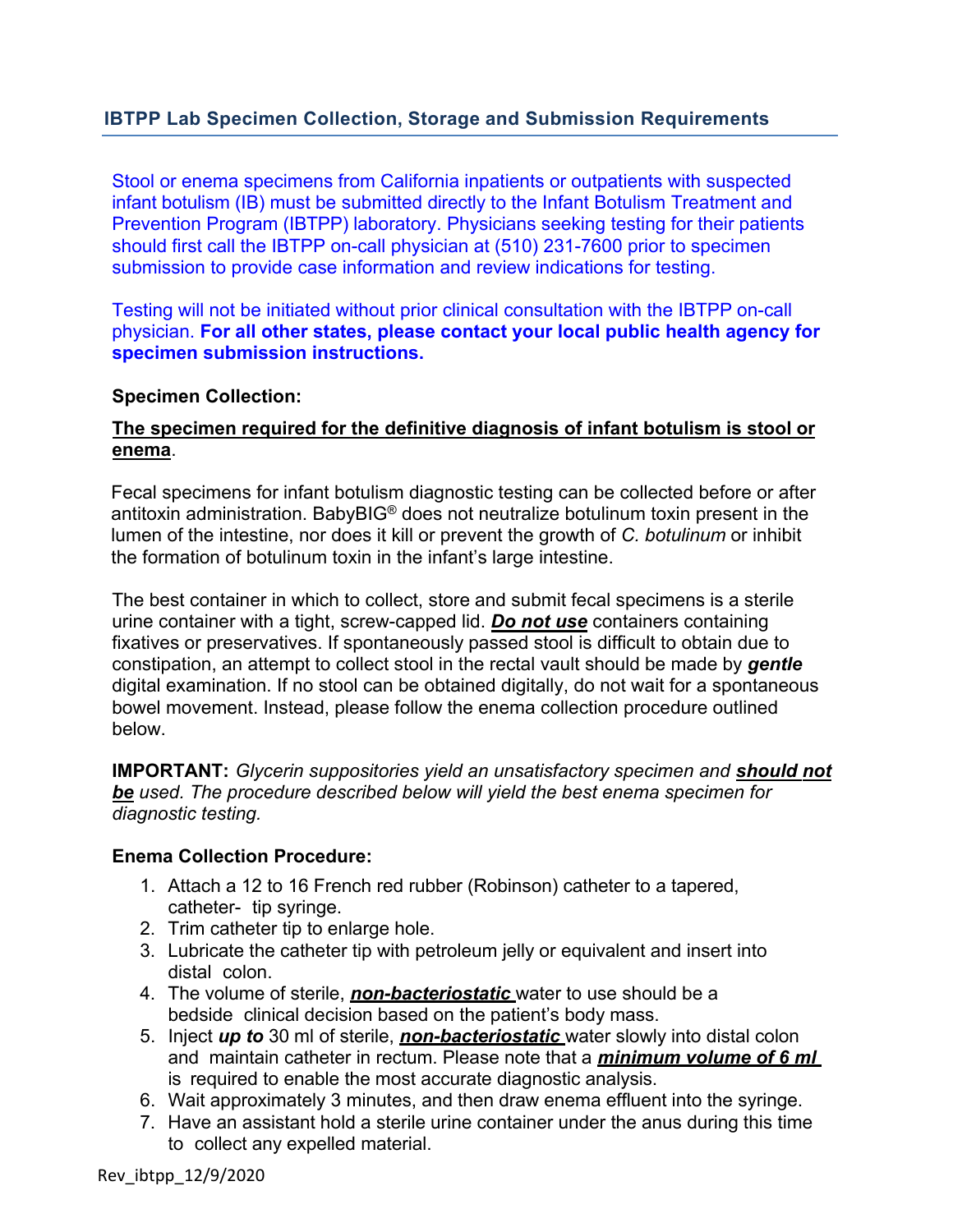- 8. Expel all fluid collected in the syringe into the same sterile urine container.
- 9. Tightly seal the lid. Properly label the container with patient's name, date and time of collection.
- 10.If more than 5 ml of water is retained in the colon, exert gentle pressure onto left lower abdomen (with your hand or with infant's knee to abdomen) to aid in excretion and to minimize intestinal absorption of water.
- 11.Send the enema specimen to your laboratory with instructions to keep it refrigerated and to expedite shipment to the appropriate botulism diagnostic laboratory.

Please retain all subsequent stool specimens and have your laboratory store them in their refrigerator until a diagnosis has been established by the appropriate laboratory. Please do not send *extra* stool specimens unless requested.

**For California only** - please contact 510-231-7676 with any questions regarding specimen collection, storage or submission requirements. For all other states, please contact your local public health agency. Thank you.

## **Storage of stool or enema specimens prior to shipping:**

All fecal specimens (stool or enema) collected for infant botulism testing require refrigeration only.

### **Specimen Submission:**

NOTE: The following specimen shipping instructions are for California ONLY. For all other states, please contact your local public health agency for specimen submission instructions.

- 1. Keep the specimen **refrigerated** at all times. Do not freeze.
- 2. Follow IATA packaging and shipping regulations for **UN 3373**. Package the specimen in a styrofoam shipper and include one or more frozen gel-packs. Do not use ice cubes or dry-ice. The package must include a completed CA Specimen Submission Form.
- 3. Send specimens directly to the California Department of Public Health (California patients only). Do not send through your local county public health laboratory as this may delay testing.
- 4. Do not delay shipping; please make every effort to ship specimens as soon as possible. Ship specimens **Monday through Thursday only** using a major courier for overnight delivery. The IBTPP laboratory does not accept specimens on Saturday or Sunday.